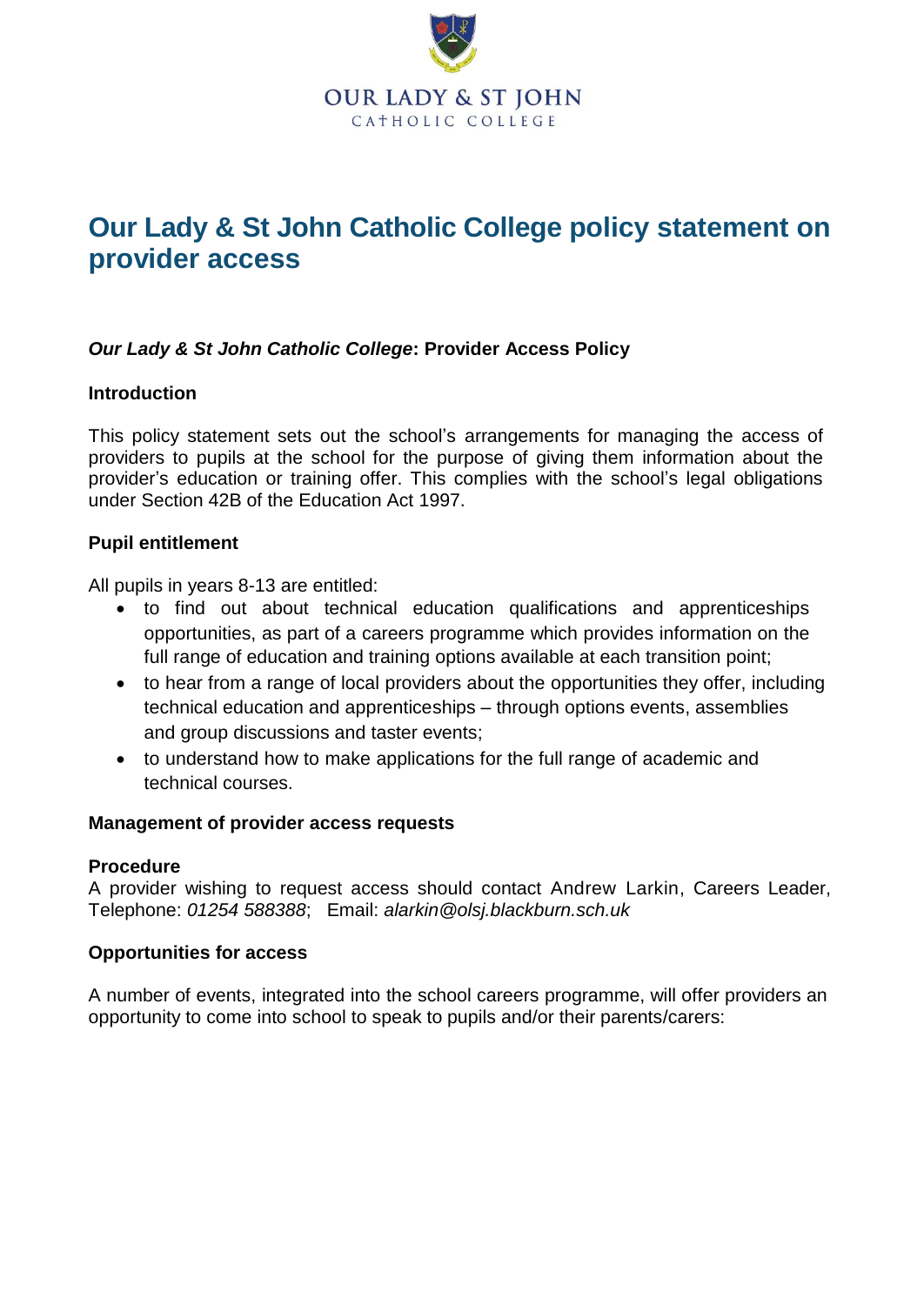| Year    | Autumn                                                                                                                                                                                                    | Spring                                                                                                                                                                                                                                                                                           | Summer                                                                                                                                                                                                                                                    |
|---------|-----------------------------------------------------------------------------------------------------------------------------------------------------------------------------------------------------------|--------------------------------------------------------------------------------------------------------------------------------------------------------------------------------------------------------------------------------------------------------------------------------------------------|-----------------------------------------------------------------------------------------------------------------------------------------------------------------------------------------------------------------------------------------------------------|
| Year 7  | <b>BAE Roadshow</b><br>Engineering<br>science<br>roadshows<br>Authors<br>$\sqrt{2}$<br>$\sqrt{ }$<br>Illustrators<br>careers<br>representatives                                                           | Investigating the world of work<br>Wants & Needs<br>Jobs roles<br>Form tutor 1:1                                                                                                                                                                                                                 | OLSJ Careers Fair<br>Targeted<br>cohorts<br>to<br>University KS3 workshops                                                                                                                                                                                |
|         | In tutor groups / form groups<br>pupils take part in interactive<br>workshops focusing their<br>understanding on specific<br>careers                                                                      | Apprenticeship assembly                                                                                                                                                                                                                                                                          |                                                                                                                                                                                                                                                           |
| Year 8  | workshops<br>with<br>Career<br>Blackburn College.<br>Career events<br>UExplore Careers website in<br>ICT classes                                                                                          | Careers research with form<br>tutor<br>Workplace visits<br>Barclays Lifeskills programme<br>Self confidence<br>The career journey<br>Work skills<br>Apprenticeship assembly                                                                                                                      | Careers Fair<br>Careers workshops<br>Use of UXplore - Careers<br>profiling<br>Targeted<br>cohorts<br>to<br>University KS3 workshops                                                                                                                       |
| Year 9  | Apprenticeship<br>awareness<br>workshops<br>Employer talks                                                                                                                                                | Use of UXplore - Careers<br>profiling<br>University visits<br>Workplace visits                                                                                                                                                                                                                   | Careers Fair<br>University visits<br>Workplace visits                                                                                                                                                                                                     |
|         |                                                                                                                                                                                                           | Inspiration days at Blackburn<br>College<br>Apprenticeship assembly                                                                                                                                                                                                                              |                                                                                                                                                                                                                                                           |
| Year 10 | Armed Forces workshops<br>Use of UXplore - Careers<br>profiling<br>Aspiration Days at BB College<br>Health & Social<br><b>STEM</b><br>Creative Arts<br>Future U aspiration workshops<br>University visits | Career workshops with various<br>representatives from industry:<br>Law<br>÷,<br>Health Care<br>Aviation<br>Manc<br>$\equiv$<br>Airport<br>Veterinary science<br>HE workshops - Russell Group<br>talks, lectures<br>University visits<br>Apprenticeship assemblies<br>STEM Enterprise competition | Careers Fair<br>University taster events<br>College taster events<br>Careers in construction -<br>Taster events<br>Army work experience<br><b>HE Events</b><br>Mentoring interviews with<br>outside providers<br>1:1<br>IAG<br>with<br>Careers<br>Advisor |
| Year 11 | Careers guidance interviews<br>Careers Day / Apprenticeships<br>/ Armed Forces careers events<br>Apprenticeship<br>Colleges<br>assemblies<br>CV workshops<br>Mock Interviews                              | Apprenticeship competition<br>1:1 IAG with Careers Advisor<br>Admin applications (liaising with<br>Post 16 providers)<br>HE workshops - Russell Group<br>talks, lectures                                                                                                                         |                                                                                                                                                                                                                                                           |